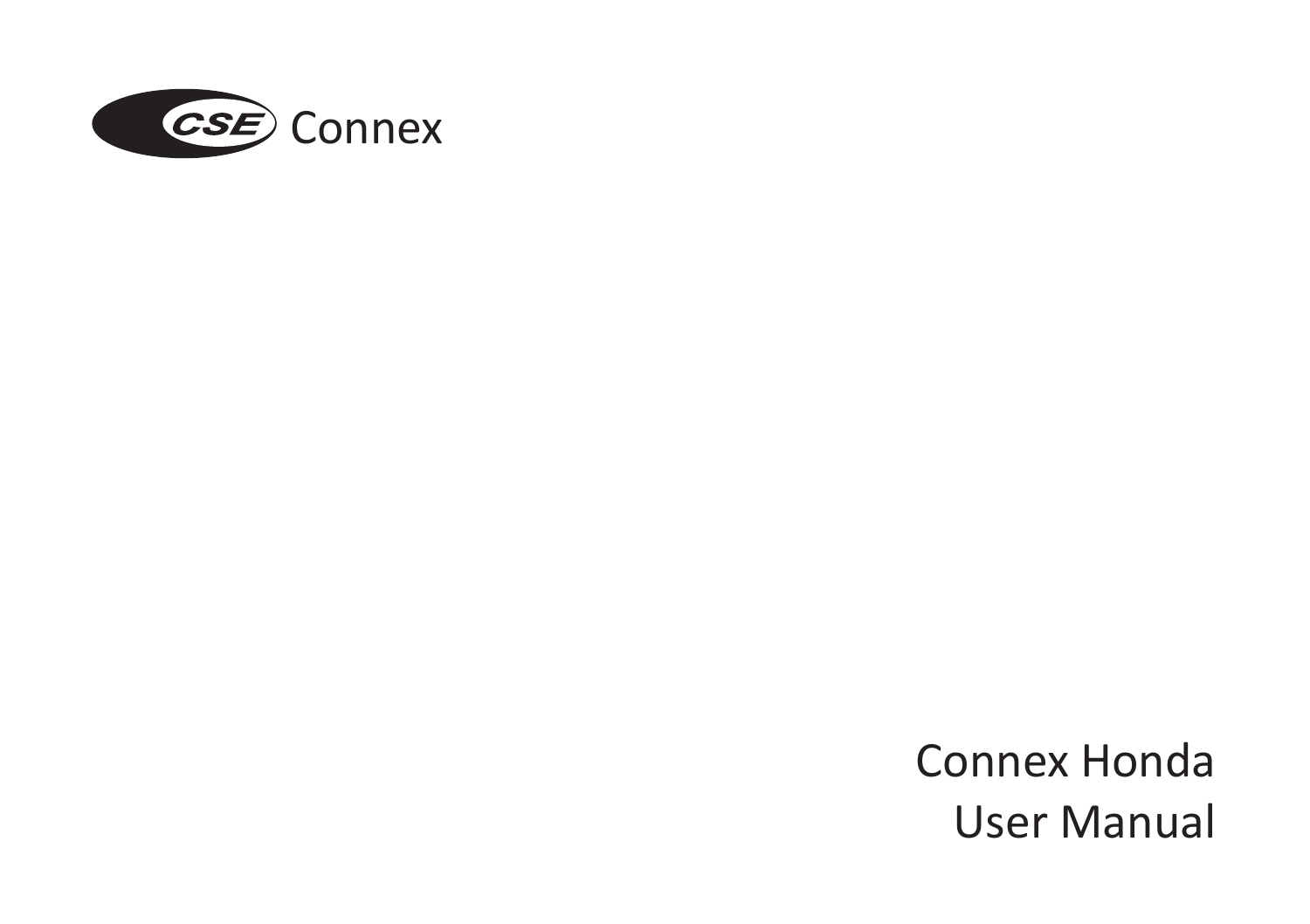### **Introduction**

Connex Honda is an advanced security system which increases the security on your vehicle and includes a 24/7 Secure Operating Centre (SOC) service that manages theft alerts, theft response and stolen vehicle tracking and recovery.

In case of theft, your vehicle will be tracked and located by the SOC. Once located, the police will know the speed at which it is travelling, the road it's on and even the direction of travel - vital information to help them locate and recover your vehicle without engaging in a potentially dangerous high-speed pursuit.

In short, CSE Connex gives you the best chance of ensuring your vehicle remains yours.

#### **To call CSE SOC**

- 1. Press SOS on your Connex mobile app
- 2. Call +603 5888 0000 (24 hrs)

### **Precaution**

To reduce the possibility of the vehicle being broken into or stolen, the following precautions should always be taken when leaving the vehicle unattended.

- Always park in an area where there is GSM coverage you can verify this with your mobile phone.
- At night, park in a well illuminated area.
- Never leave the security card in the vehicle, refer to information under the heading "Security card" on page 6.
- Close all windows. The smallest gap could present an opportunity to a thief. Take all valuables with you or lock them in the glove box or boot compartment.
- Ensure all doors and boot compartment are locked and the anti-theft alarm system is armed.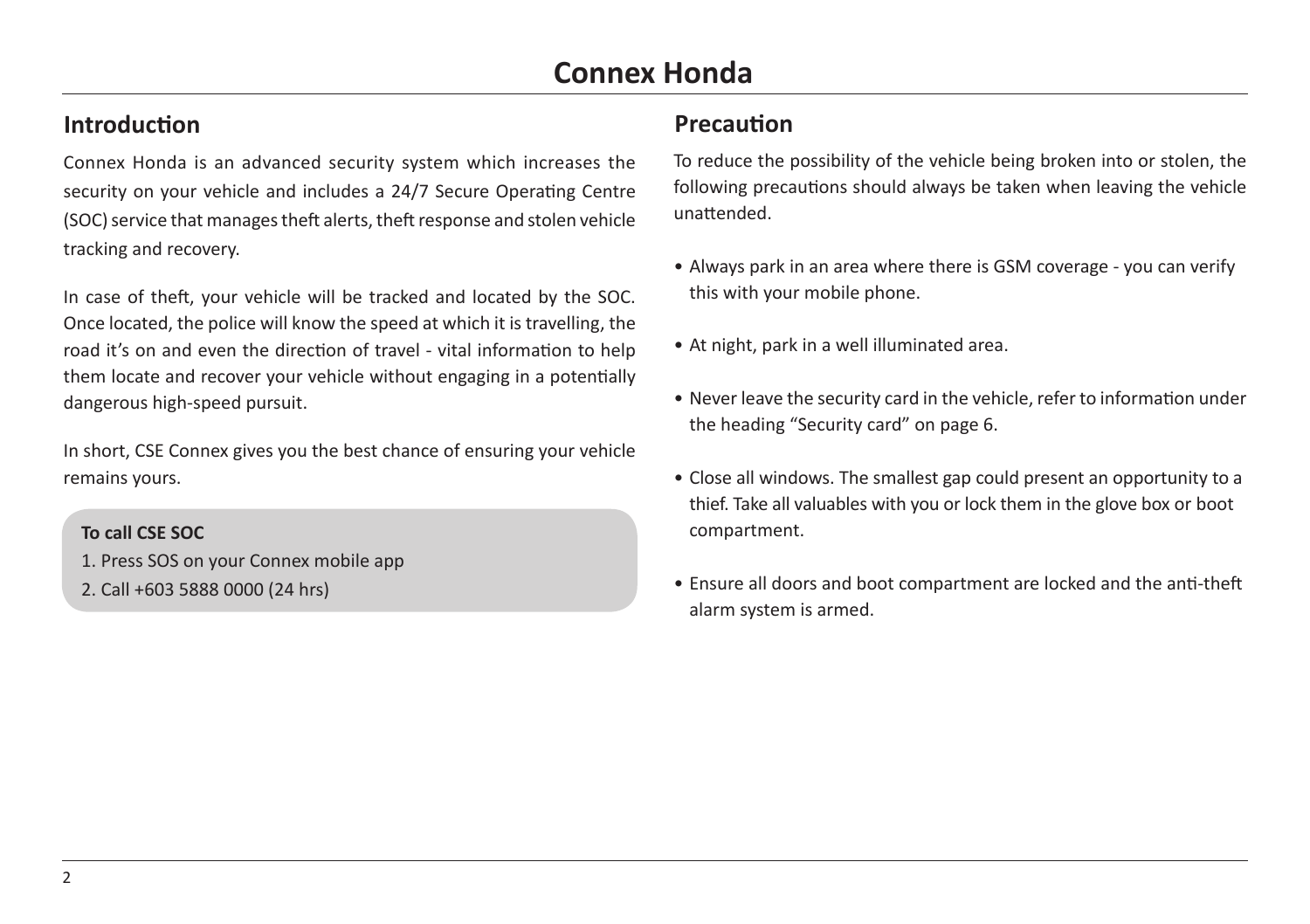# **Connex mobile app**<br> **Car Finder**

To stay in touch with your vehicle, you can download the Connex mobile app from the Apps store for IOS or Google Play for Android devices.

The name of Connex mobile app is "My Connected Car". To use the app, you will need your Client ID and password.

Your Client ID is printed on your Welcome Letter and Password will be sent to you in your SMS Welcome message.

If you need assistance with your Client ID and Password, call CSE SOC.

#### **Connex mobile app features**



To call CSE SOC for any enquiry or to report a theft.



#### **My Account**

This feature allows you to view your CSE Connex account details and to change your password for access to the mobile app.



# **Security**

#### **Crank Inhibition (if fitted)**

This function can be used if you need to remotely inhibit the vehicle engine. If the vehicle is stationary, it cannot be started. If it is moving, it will prevent it from being restarted after the ignition has been switched off.

#### **System Disarm**

In case you forget the security card and its battery is low, you can disarm the security system for 5 minutes in order to start the vehicle engine and drive without triggering a false theft alert.

#### **Dissuasion (if fitted)**

If required you can start a dissuasion sequence by activating the horn and/ or the blinkers (e.g. you can set this function if you want to locate your car in a parking lot).



This feature allows you to locate your vehicle and view its location on a map.



# **Geofence**

**Zone In -** this feature allows you to set a "Fence" on a zone, e.g. your house. If your vehicle enters the "Fence", you will receive an alert on your mobile app.

**Zone Out -** this feature allows you to set a "Fence" on a zone e.g. the location where your vehicle is parked. If your vehicle exits the 'Fence", you will receive an alert on your mobile app.



# **Speed limit**

This feature allows you to set "Speed Limit" on your vehicle and each time the speed limit is exceeded, you will receive an alert on your mobile app.



# **Special modes**

**Garage mode -** if your vehicle is to be sent to a "Service centre" and if the vehicle battery is expected to be disconnected, use this feature to set your vehicle to "Garage mode" to avoid false tracking of your vehicle by the SOC.

**Transport mode -** if your vehicle is to be towed or transported, use this feature to set your vehicle to "Transport mode" to avoid false tracking of your vehicle by the SOC.



### **Multi vehicle management**

This feature allows you to get connected to your fleet of vehicles fitted with CSE Connex - for you to get access to your fleet with the same smartphone.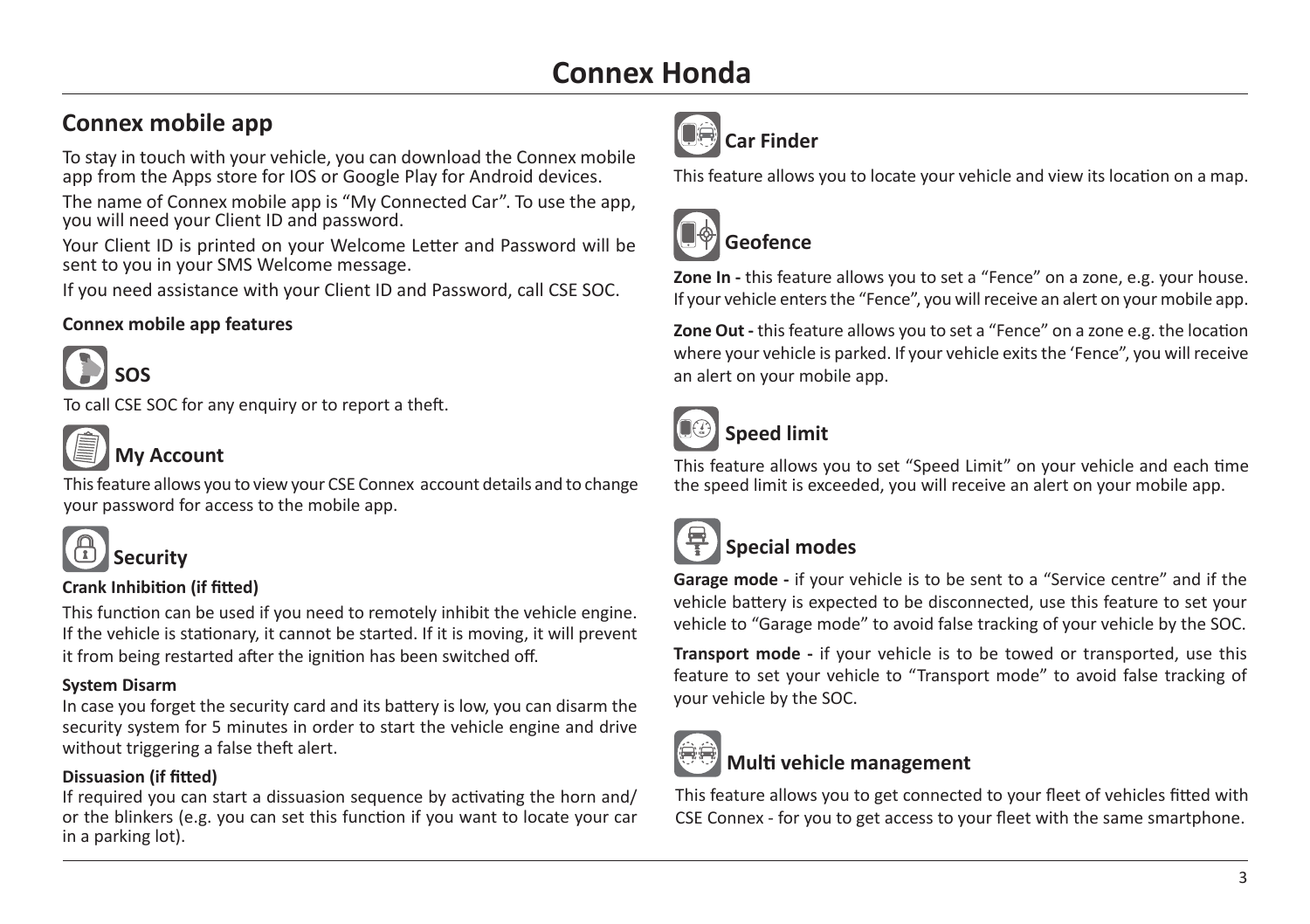# **Connex Honda**



# **Theft alert**

If your vehicle is driven without your security card, towed, vehicle battery or system is disconnected or sabotaged, the system will send a theft alert to the SOC to start tracking your vehicle. You will be alerted of the theft by SMS, on your mobile app and a call from the SOC. If theft is confirmed, the SOC will continue to track and collaborate with the police for recovery



### **Alarm trigger - Intrusion alert**

If connected to the vehicle alarm system, in case of an alarm trigger, you will receive an alert on your mobile app.



### **Security card battery low alert**

If the security card battery is low, you will receive an alert on your mobile app. Replace the battery immediately. If the battery is not replaced, to avoid continuous false tracking of your vehicle, the SOC may have to deactivate security card protection on the system. This will void your Compensation Guarantee.



### **Vehicle battery low alert**

If your vehicle battery is low, you will receive an alert on your mobile app. Check the battery immediately.

# **Device battery low alert**

If the telematics device back up battery is low, you will receive an alert on your mobile app. Call CSE SOC immediately.

# **System health check**

Monthly system health check is performed to ensure that the system in your vehicle is functioning normally. If the system fails to respond during the health check, you will receive an alert on your mobile app and a call from the SOC.

### *i* **Important**

In case of health check failure, you should make the vehicle available to the SOC to troubleshoot the fault as soon as possible. Your Compensation Guarantee is only valid if system health check is without any reported issue.

# **Codes transmission**

If you have forgotten your user name and password, you can call the SOC who will transmit your information by SMS to your registered phone number.

Should you request the SMS to be sent to a non-registered number, the SOC will send the information to the number that you have provided. You will also receive a confirmation SMS in your registered phone number



as a security check.

## **SMS credit for your mobile app**

When you use your Connex mobile app, the communication with your vehicle is by SMS.

With your service subscription, every month, your account will be credited with 100 SMS for your use.

SMS usage: Car finder: 2 Speed limit to set: 2, to receive an alert: 1 Geofence to set: 2, to receive an alert: 1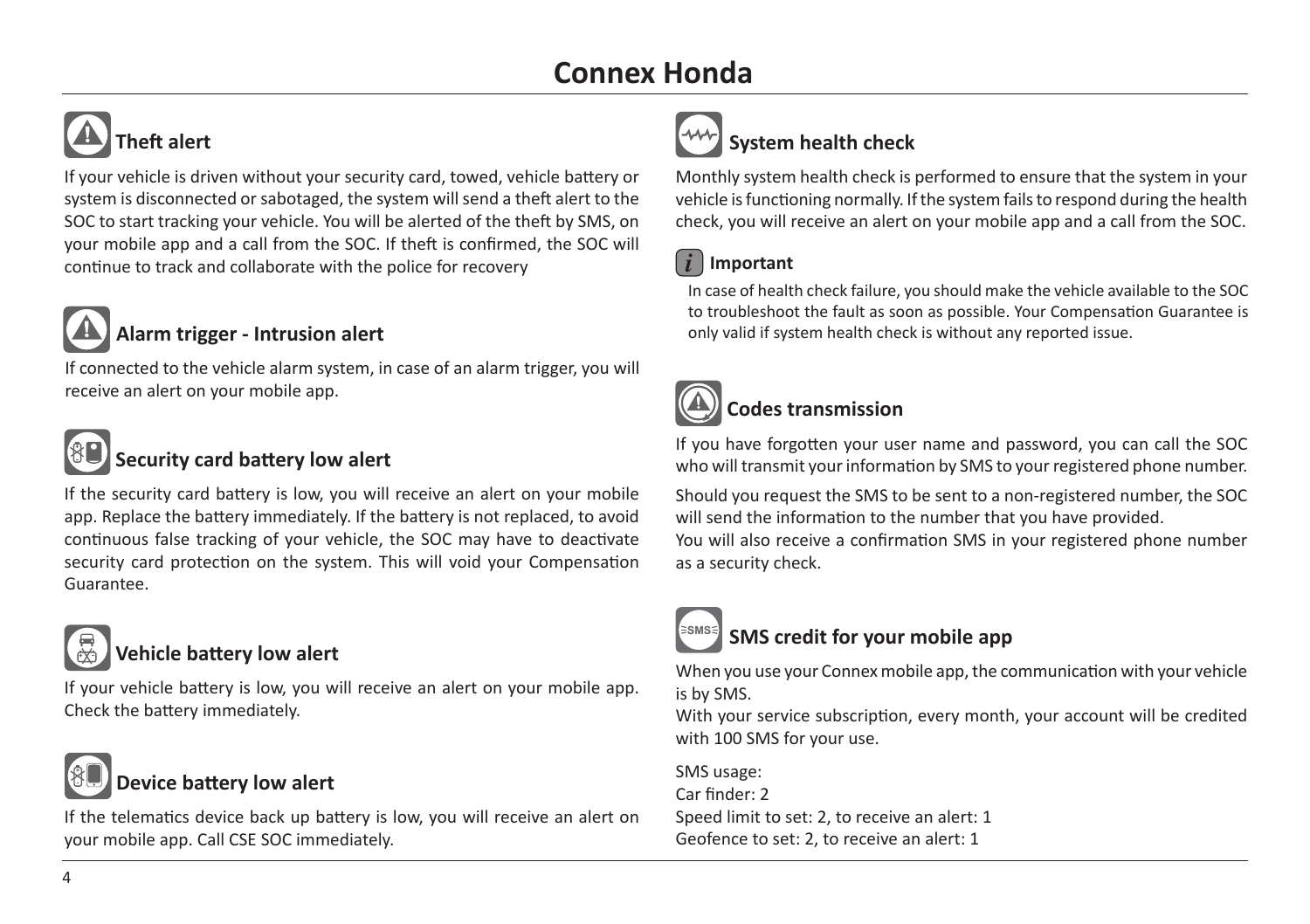## **Compensation Guarantee (CG)**

Connex Honda is a unique compensation payment towards the implications associated with vehicle theft.

| Condition                                                                              | <b>CG</b>           |
|----------------------------------------------------------------------------------------|---------------------|
|                                                                                        | <b>Connex Honda</b> |
| Stolen vehicle is recovered within 72 hours, compensation towards vehicle repair cost. | up to 5K            |
| Stolen vehicle is NOT recovered within 72 hours, compensation with:                    |                     |
| 1. Cash                                                                                | 10K                 |
| 2. Credit towards the purchase of a new Honda from an Authorised Honda Dealer          | 15K                 |

#### **\* Terms & Conditions of the CG**

In case of claim, you will need to provide:

- 1. CSE CG claim form
- 2. Police report
- 3. Copy of your I.C.
- 4. Copy of your Insurance claim form (if vehicle is not recovered)
- 5. Copy of your original vehicle repair bill (if vehicle is sent for repair after recovery)

### *i* **Note**

- 1. Compensation Guarantee not applicable for commercial vehicle.
- 2. In case of a health check failure alert, the vehicle should be made available to the SOC for fault checking and rectification immediately as the Compensation will not be valid until any reported fault is resolved.
- 3. In case of manual theft declaration (when you call our SOC to report a theft), Compensation is only valid if the SOC is able to establish connection and track your vehicle. If connection and tracking are successful, you will receive an SMS alert that the SOC is managing the recovery of your vehicle.
- 4. In case of automatic theft declaration (the system in the vehicle has declared a theft), the SOC will attempt to call you immediately for verification of the theft. If unsuccessful, the SOC will leave a text message for you to return call urgently and proceed to terminate the theft alert. In case of non-recovery, your Compensation will not be valid.
- 5. Credit validity period is 6 months from date of police report.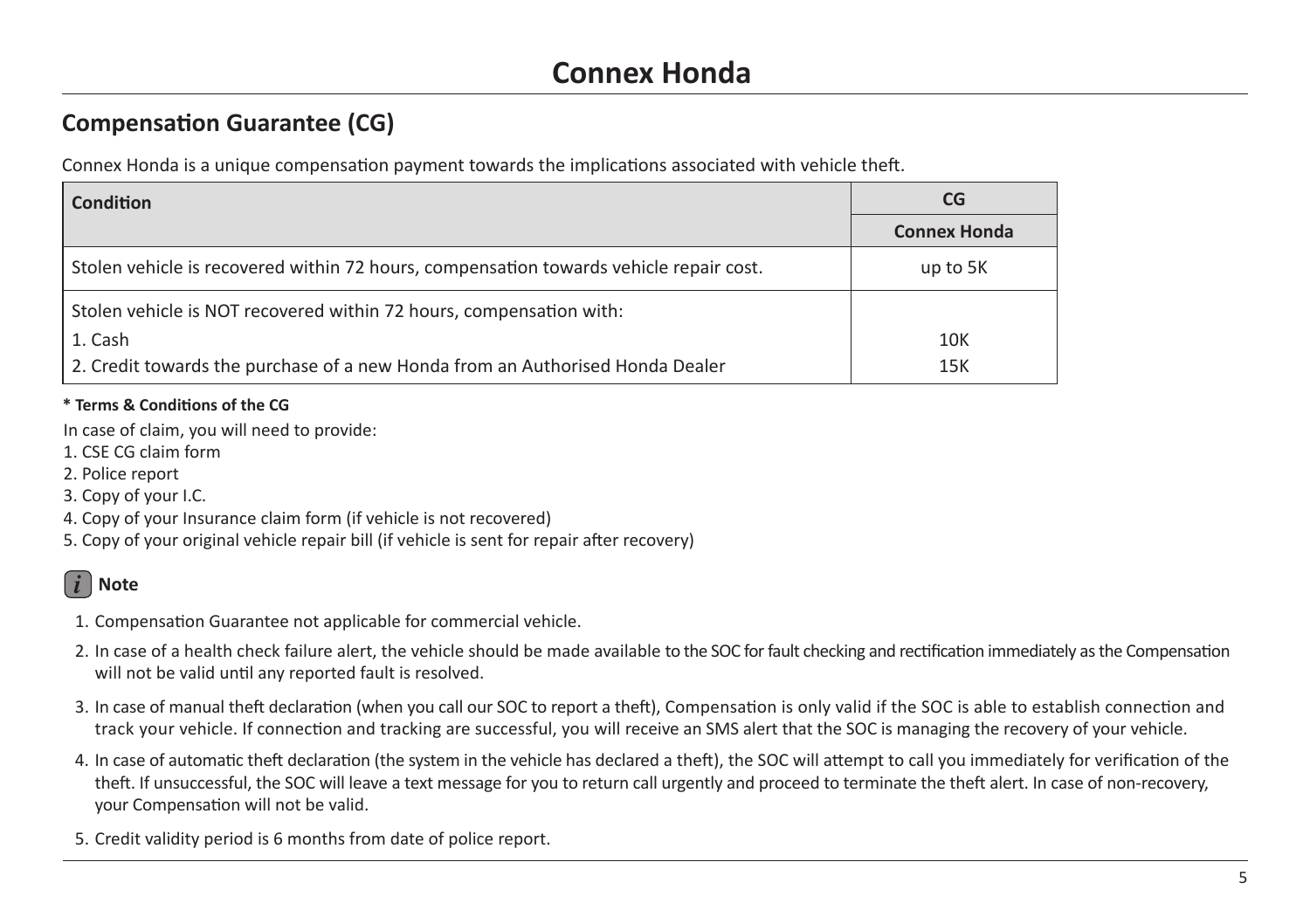# **Connex Honda**

## **Security card - automatic driver recognition**

#### *i* **Important**

Please drive your car with your security card.

Failure to detect the presence of your security card, your vehicle will automatically be declared under theft and our Secure Operating Centre (SOC) Control Room will activate Stolen Vehicle Recovery (SVR) process on your vehicle.

2 Security cards are supplied with the system.

The security card should always be carried with you and not left inside the vehicle.

The security card has to be switched ON for it to work.

To switch ON, briefly press the button on the card until the LED indicator starts flashing.

If the security card is to be kept, it is advisable to switch the card OFF to conserve the battery. To switch OFF, press the button on the card for around 8 seconds till the LED indicator goes off.



A maximum of 4 security cards can be programmed to the system at any one time. If additional security card is required, contact CSE SOC.

**Security card operation - automatic system activation with security card** Switch off ignition and take the security card with you when you leave the vehicle.

If the card is a sufficient distance away from the vehicle, the system will arm after approximately 70 seconds. If the card is in close proximity to the vehicle after ignition is OFF, the system will arm after approximately 3 minutes. After the system is armed, any attempt to move the vehicle will be detected.

#### **Security card operation - driving the vehicle**

When you enter your vehicle, the system will wake up by detecting vibration e.g. door or boot slammed shut or when you turn the ignition ON. When the system is awake, it will automatically start to scan for the presence of your security card. Once your card is detected, the ADR LED indicator will stop flashing - confirming that the card has been detected and the system is disarmed.

Once your ignition is switched ON, the ADR LED indicator will continue to flash if the security card is not present or cannot be detected. In this instance, if the vehicle is driven for a duration of more than a minute, the system will send a theft alert to the SOC to start tracking your vehicle.

#### **Security card - test**

You can test that your security card is connected to the system by using the card button as follows:

- 1. Switch ignition ON.
- 2. Press and hold the security card button the ADR LED indicator in the vehicle will flash to confirm that the system is communicating correctly.

#### **Security card - lost**

Lost security card should be reported to the SOC immediately so that the lost card can be excluded from the system.

### *i* **Note**

The security card is deliberately designed without a key holder so that the car key cannot be attached to it to avoid anyone from knowing there is a tracking security system fitted.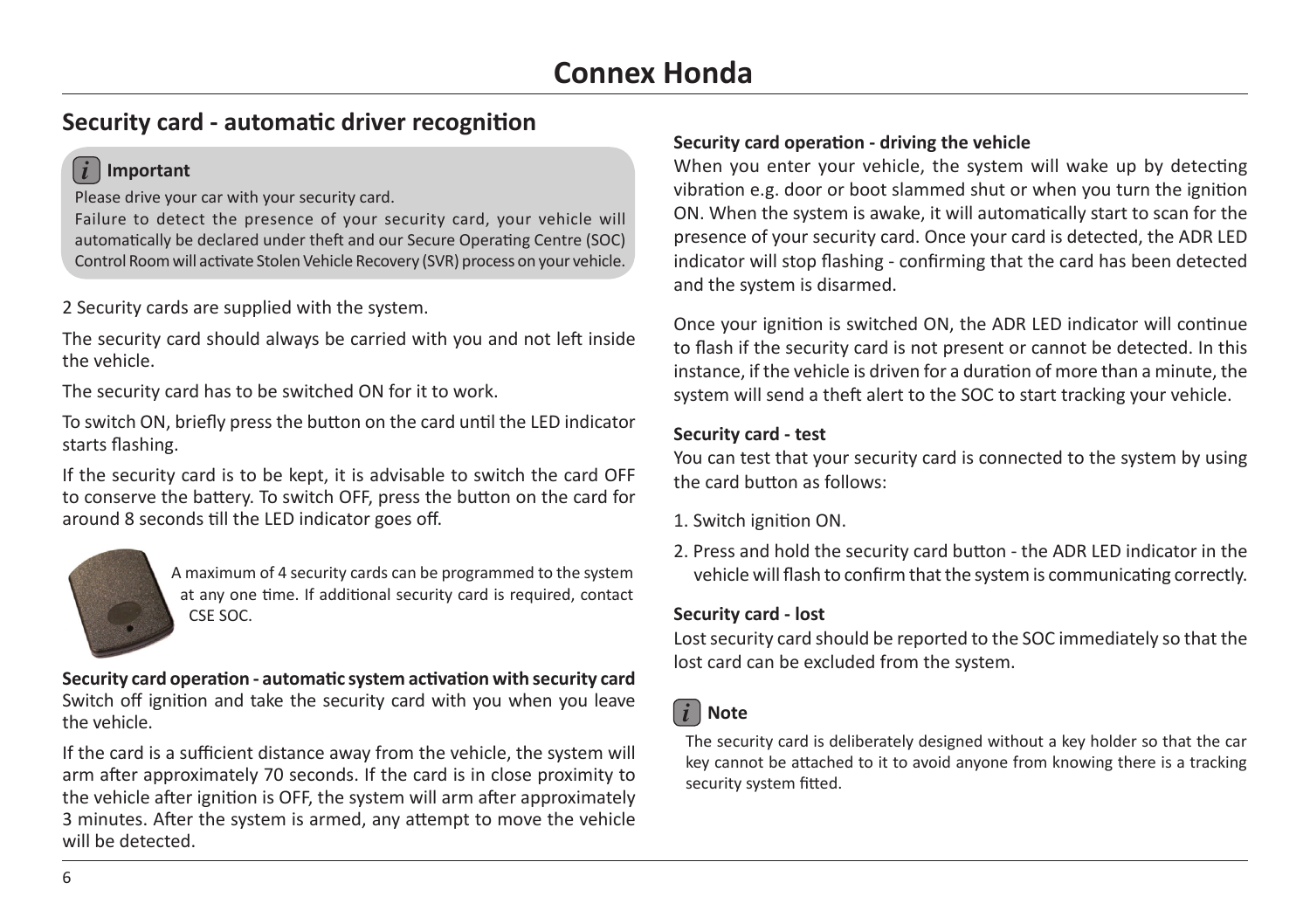# **Connex Honda**

#### **Change of details Security card - battery low**

If the security card LED flashes in an irregular way or fails to flash when the button is pressed, this indicates that the battery voltage is low - you will receive an alert on your mobile app that your security card battery is low. Replace the battery CR2032 with new immediately.



### *i* **Important**

#### **False tracking by the SOC**

If the security card battery is low or the security card is not detected by the system once your vehicle is driven for more than a minute, the system will send a theft alert to the SOC to start tracking your vehicle.

To avoid continuous false tracking, the SOC may have to deactivate security card protection on the system (Forced unset mode). Without security card protection, your CSE Compensation Guarantee is void. We strongly advise that you replace the battery immediately and to always carry your security card with you when you drive your vehicle.

# **CSE Subscription Renewal Portal**

You can login to **www.cse.com.my/payment** and renew your subscription directly. Please call SOC at +603 5888 0000 for more info.

Should any of your personal details change, call CSE SOC.

**Ownership transfer -** you would like to transfer ownership of the vehicle with the system to a new owner.

**System transfer -** you would like to remove the system from your vehicle and to reinstall to a new vehicle and continue the service.

**Mobile phone change -** you would like to change your mobile phone number registered with the SOC with a new number.

### **Warranty**

**System warranty -** 2 years from date of first service activation.

The warranty is only valid for faults to parts due to manufacturing defects.

If the system is installed to a vehicle with manufacturer's approval as an approved accessory, the CSE Connex warranty will follow the car manufacturer's warranty terms and conditions.

If the system is installed to a vehicle without manufacturer's approval, CSE will cover the cost of any damages that have been proven to be caused by the CSE Connex installation or device. Damage coverage will be limited to wiring circuits that are used by CSE Connex and any damage to the vehicle that is caused by installation or device failure as a result of manufacturing defect.

#### **User privacy**

Access to the vehicle information can only be carried out through the smartphone application with owner's unique Client ID number and personalised Password. User privacy is assured.